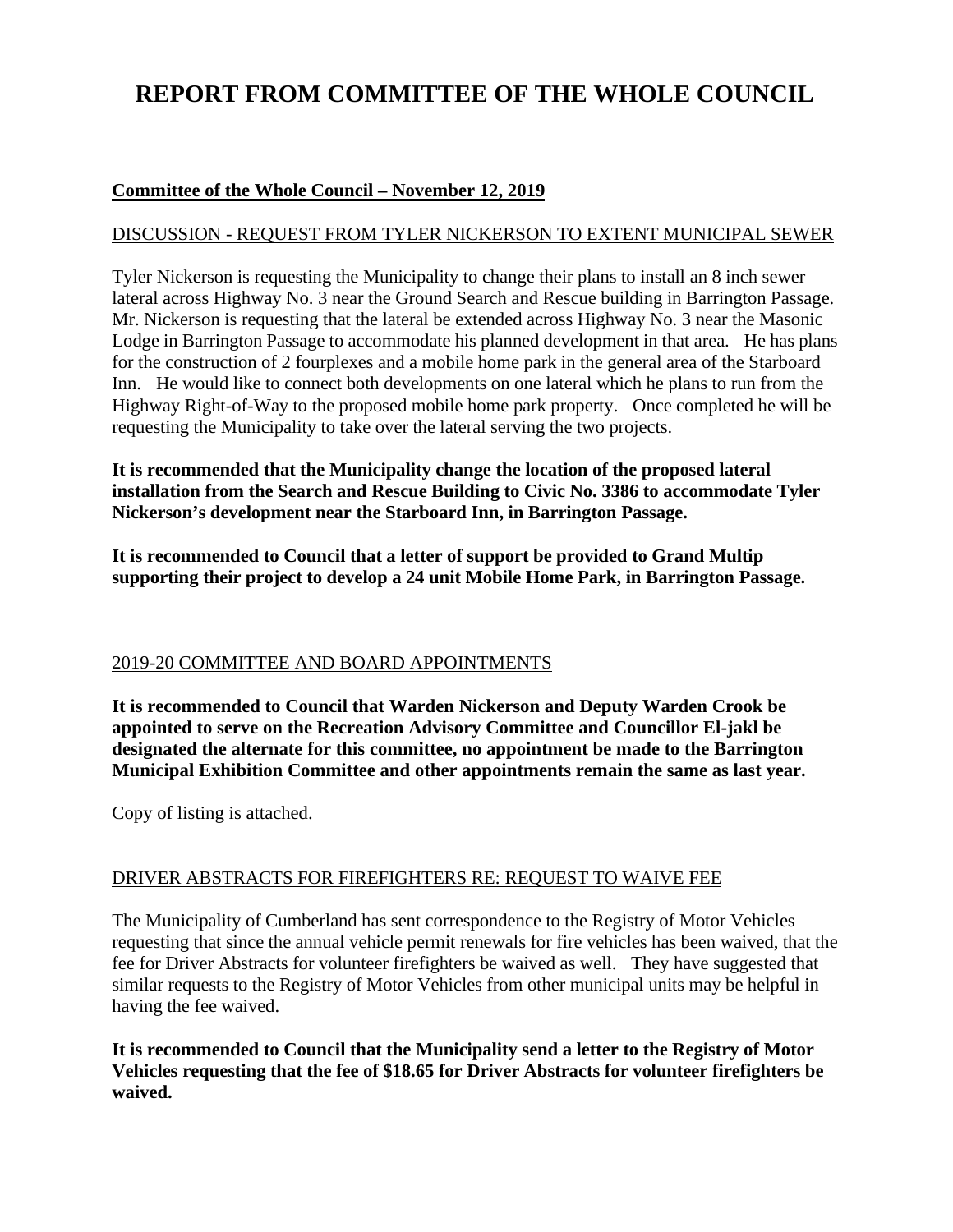## SOU'WEST NOVA TRANSIT

The Sou'West Nova Transit Association has applied for designation as a municipal service, which will allow them to receive some tax benefits and is requesting a letter indicating that continued funding beyond this fiscal year will be received.

**It is recommended to Council that a letter be provided to the Sou'West Nova Transit Association confirming the Municipality's intention to provide continued support.**

#### FAITH CHRISTIAN CHURCH - GRANT REQUEST

**It is recommended to Council that Faith Christian Church be advised that budgeted grant funds have been depleted for the current fiscal year and invite them to apply again next year.**

### TRAFFIC LIGHTS - BARRINGTON PASSAGE

Correspondence has been received from Marsha Cunningham requesting a traffic light be installed at Sobey's entrance/exit, in Barrington Passage, due to traffic congestion in that area.

**It is recommended to Council that a letter be forwarded to the Department of Transportation requesting that they assess traffic congestion from the Irving Gas Station to Sherose Island to determine whether another set of traffic lights in the area is required and copies of this letter be forwarded to Marsha Cunningham, Minister of Transportation and MLA LeBlanc.**

#### POST OFFICE BOXES

Concern has been expressed regarding the condition of the property where mail boxes are located in Clam Point. The area where people pull off the road to check their mail is full of ruts and water holes

**It is recommended to Council that a letter to forwarded to Canada Post expressing concern regarding the condition of the property where mail boxes are located at 770 Stoney Island Road and 1082 Stoney Island Road, in Clam Point.**

#### **Committee of the Whole Council – November 18, 2019**

#### DRAFTED RESOLUTION RE: ELECTRONIC VOTING RESOLUTION

**It is recommended to Council to accept the following resolution as presented.**

**WHEREAS the public needs to know that each vote in an election was made by an individual, legitimate, elector; that the secrecy of each ballot was preserved; and that each vote choice recorded was accurately counted exactly as it was cast; and**

**WHEREAS the integrity of every election depends on these fundamental components being**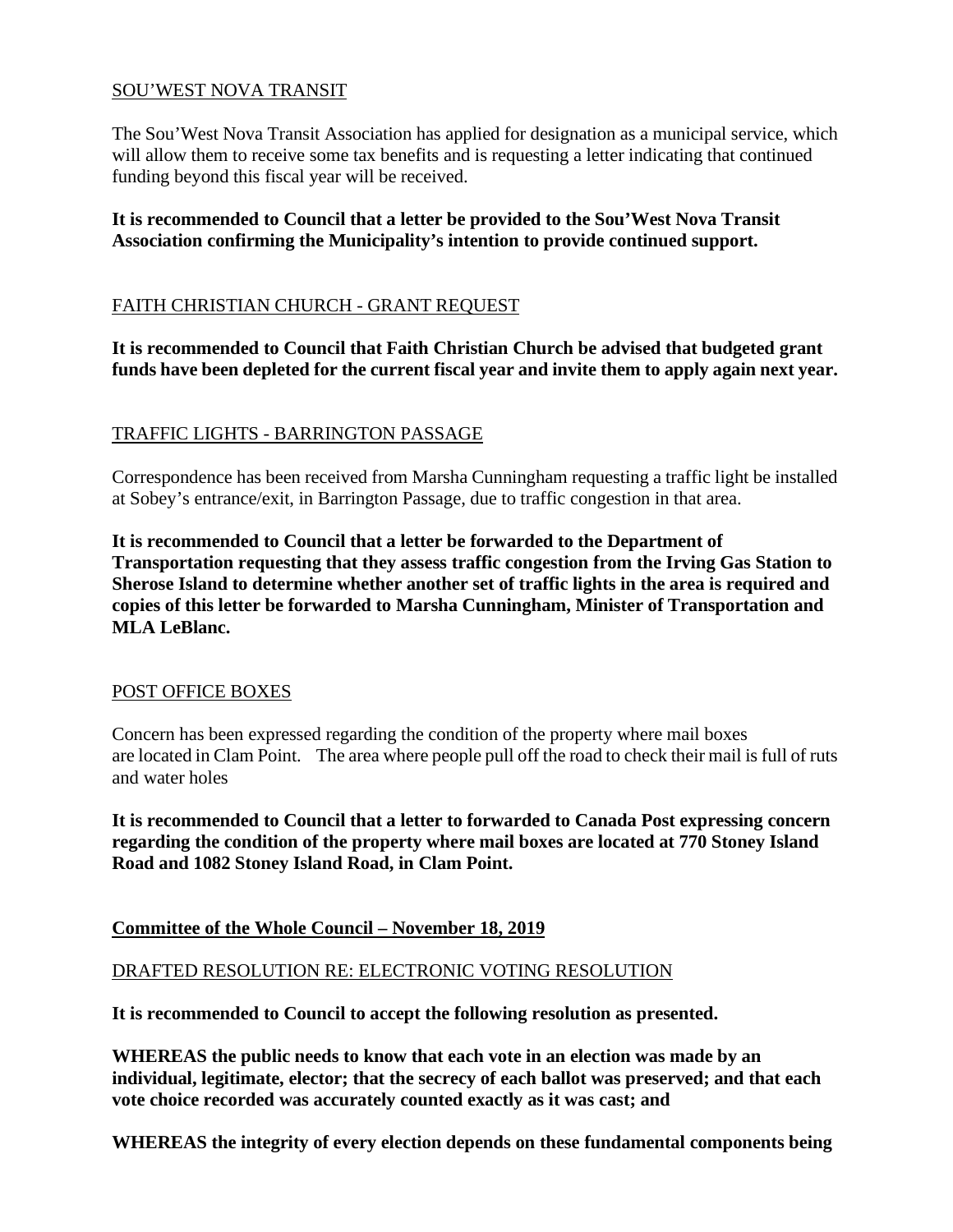#### **preserved; and**

**WHEREAS the questions of how to adequately maintain the security, validity, and integrity of electronic voting methods are still unanswered; and** 

**WHEREAS there is no evidence that electronic voting methods increase voter turnout; and** 

**WHEREAS there are no standards for any type of electronic voting in Canada or Nova Scotia; and**

**WHEREAS the proliferation of electronic election services has the power to alter the nature of electoral participation by causing more electors to vote alone instead of at a polling place with others; and** 

**WHEREAS A lot of time and money must be invested to ensure that the public is aware that electronic voting is an option and that voters are able to understand and use the on-line system to cast a ballot.**

#### **THEREFORE, BE IT RESOLVED THAT**

**the Municipality of the District of Barrington will use the traditional paper-based voting system as the method in the 2020 municipal election.**

#### CORRESPONDENCE FROM CSHS RE: CAPE LIGHT

**It is recommended to Council that the Municipality not become involved in the transfer of ownership of the Cape Light and the Municipality offer assistance by considering any grant request which may be forthcoming relating to this project.** 

#### REQUEST FOR TAX EXEMPTION

**It is recommended to Council that a property tax exemption be provided to the Clyde Area Community Centre Association for AAN 03788687 and steps be taken to amend By-law No. 25 "Tax Exemption By-law".**

#### REQUEST FROM SHELBURNE COUNTY ATV ASSOCIATION

**It is recommended to Council to provide 24 yards of gravel to the ATV Association for trail maintenance.**

#### APPOINTMENT OF MARATHON COMMITTEE MEMBERS

**It is recommended to Council to appoint Jennifer Larkin, Melanie d'Entremont and Andrea Mood-Nickerson to the Marathon Committee.**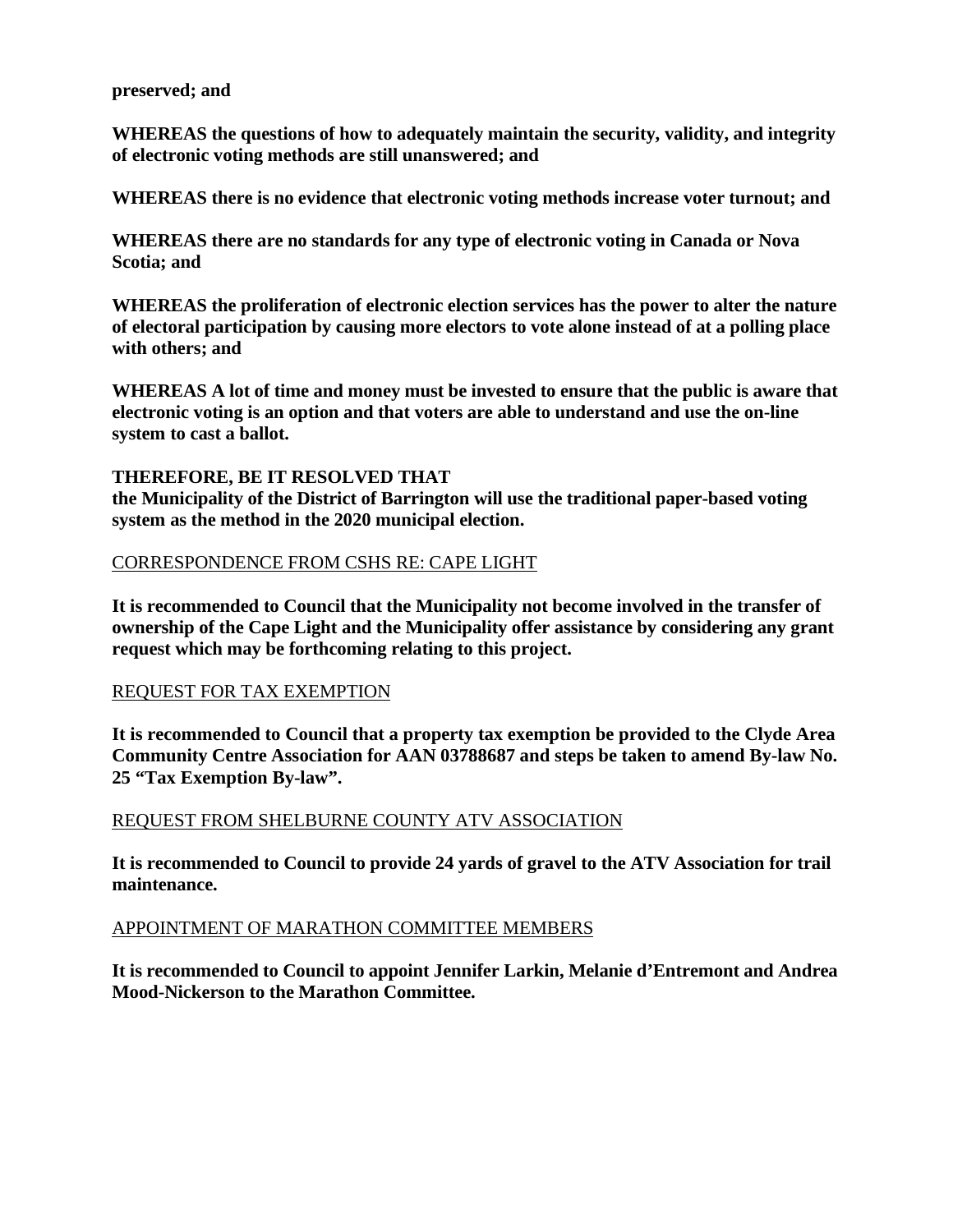| <b>LIST OF COMMITTEES</b><br>2019/2020                           |                   |                                                                                                                                                                                                                                                            |                                                                           |  |
|------------------------------------------------------------------|-------------------|------------------------------------------------------------------------------------------------------------------------------------------------------------------------------------------------------------------------------------------------------------|---------------------------------------------------------------------------|--|
| <b>COMMITTEE</b>                                                 | <b>CHAIRMAN</b>   | <b>OUTSIDE</b><br><b>APPOINTMENTS</b>                                                                                                                                                                                                                      | <b>MEMBERSHIP</b>                                                         |  |
| <b>Committees of Council</b>                                     |                   |                                                                                                                                                                                                                                                            |                                                                           |  |
| Committee of the Whole Council                                   | Warden            |                                                                                                                                                                                                                                                            | <b>ALL</b>                                                                |  |
| Nominating Committee                                             | Warden            |                                                                                                                                                                                                                                                            | <b>ALL</b>                                                                |  |
| Planning Advisory Committee (3)                                  | <b>Jody Crook</b> | Cecil Swimm<br>(Expires Mar. 31/20)<br>Shawna Nickerson<br>(Expires Mar. 31/20)                                                                                                                                                                            | <b>Jody Crook</b><br>Murray Atkinson<br><b>Eddie Nickerson</b>            |  |
| Audit Committee (3)                                              |                   | Donna LeBlanc-Messenger<br>Andrea Mood-Nickerson<br>Amanda Lloyd<br>(2 years - expires Apr. 1/21)                                                                                                                                                          | <b>Eddie Nickerson</b><br><b>Jody Crook</b><br>Murray Atkinson            |  |
| Joint EMO Executive Committee<br>(2)                             |                   | Town of Clark's Harbour Reps                                                                                                                                                                                                                               | <b>Eddie Nickerson</b><br>George El-Jakl                                  |  |
| Joint Police Advisory Board<br>(2)                               |                   | Penny Duggan<br>Cindy Nickerson                                                                                                                                                                                                                            | <b>Eddie Nickerson</b><br><b>Jody Crook</b>                               |  |
| NS Marathon Committee (Ad hoc<br>committee created Sept 12/18)   |                   | Shaun Hatfield - Citizen Rep<br>Cara Newell - Citizen Rep Town of<br>CН<br>Amanda Nippard, Sasha Crowell<br>Crystal Stoddart, Colin Wickens,<br>Jennifer Shand, Gerilyn Crowell,<br>Adlai Cunningham, Talent Wilson,<br>Brandi Nickerson, Cara M. Atkinson | <b>Jody Crook</b><br><b>Eddie Nickerson</b>                               |  |
| <b>Recreation Advisory Committee</b>                             |                   | District#1 Wayne Malone<br>District#2 Andrea Mood-Nickerson<br>District#3 vacant<br>District#4 vacant<br>District#5 Doug Brannen<br>Town of CH Laura Ross<br>(2 years - expires Oct. 28, 2021)                                                             | <b>Eddie Nickerson</b><br><b>Jody Crook</b><br>Alternate - George El-Jakl |  |
| <b>Committees where Council has Financial Interest</b>           |                   |                                                                                                                                                                                                                                                            |                                                                           |  |
| Region 6 Waste (1)                                               |                   |                                                                                                                                                                                                                                                            | Murray Atkinson<br>Alternate - Jody Crook                                 |  |
| Western REN Liaison and Oversight<br>Committee                   |                   |                                                                                                                                                                                                                                                            | <b>Eddie Nickerson</b><br>Alternate - Shaun Hatfield                      |  |
| Western Counties Reg. Library (1)                                |                   |                                                                                                                                                                                                                                                            | Shaun Hatfield                                                            |  |
| <b>Outside Committees to which Council appoints a Councillor</b> |                   |                                                                                                                                                                                                                                                            |                                                                           |  |
| Roseway Hosp. Charitable Foundation<br>(1)                       |                   |                                                                                                                                                                                                                                                            | <b>Eddie Nickerson</b>                                                    |  |
| Yarmouth Hosp. Charitable Foundation<br>(1)                      |                   |                                                                                                                                                                                                                                                            | Shaun Hatfield                                                            |  |